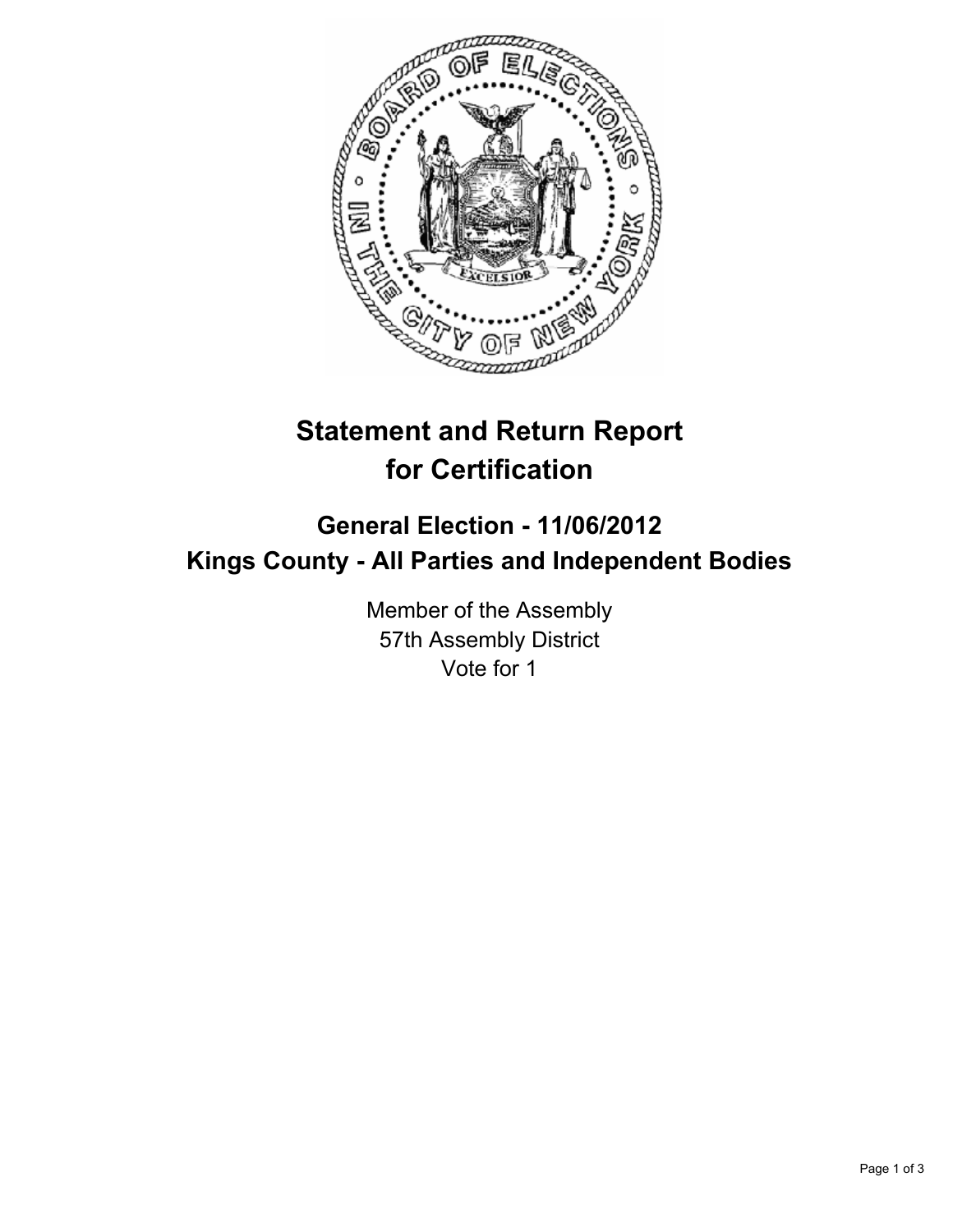

## **Assembly District 57**

| PUBLIC COUNTER                                           | 48,011      |
|----------------------------------------------------------|-------------|
| <b>EMERGENCY</b>                                         | 0           |
| <b>ABSENTEE/MILITARY</b>                                 | 1,517       |
| <b>FEDERAL</b>                                           | 344         |
| SPECIAL PRESIDENTIAL                                     | 0           |
| <b>AFFIDAVIT</b>                                         | 5,171       |
| <b>Total Ballots</b>                                     | 55,043      |
| Less - Inapplicable Federal/Special Presidential Ballots | (344)       |
| <b>Total Applicable Ballots</b>                          | 54,699      |
| WALTER T. MOSLEY III (DEMOCRATIC)                        | 46,733      |
| FRANCIS J. VOYTICKY (REPUBLICAN)                         | 1,111       |
| BENJAMIN LOCKENERZ (WRITE-IN)                            | 1           |
| CHARLES BARRON (WRITE-IN)                                | 1           |
| IAN OLIVER (WRITE-IN)                                    | 1           |
| JAMES FRANCO (WRITE-IN)                                  | 1           |
| JED NEEDLE (WRITE-IN)                                    | 1           |
| JOHN BUCKOLZ (WRITE-IN)                                  | 1           |
| JON LEE (WRITE-IN)                                       | 1           |
| KARIM CAMARA (WRITE-IN)                                  | 1           |
| KYLE ARCHIE (WRITE-IN)                                   | 1           |
| LETITIA JAMEL (WRITE-IN)                                 | 1           |
| MARTINE GUCIRIER (WRITE-IN)                              | 1           |
| <b>MARTINE GUERRIER (WRITE-IN)</b>                       | $\mathbf 1$ |
| MARY J. BLIGE (WRITE-IN)                                 | 1           |
| MELINE BERNADINE (WRITE-IN)                              | 1           |
| NICK SURANCH (WRITE-IN)                                  | 1           |
| OLANIKE ALABI (WRITE-IN)                                 | 11          |
| REN'EA HOLMES (WRITE-IN)                                 | 1           |
| ROBERT PUCA (WRITE-IN)                                   | 1           |
| ROMAN ROMAYA (WRITE-IN)                                  | 1           |
| RYAN WALSH (WRITE-IN)                                    | 1           |
| SUE SIMMONS (WRITE-IN)                                   | 1           |
| UNATTRIBUTABLE WRITE-IN (WRITE-IN)                       | 13          |
| <b>Total Votes</b>                                       | 47,888      |
| Unrecorded                                               | 6,811       |